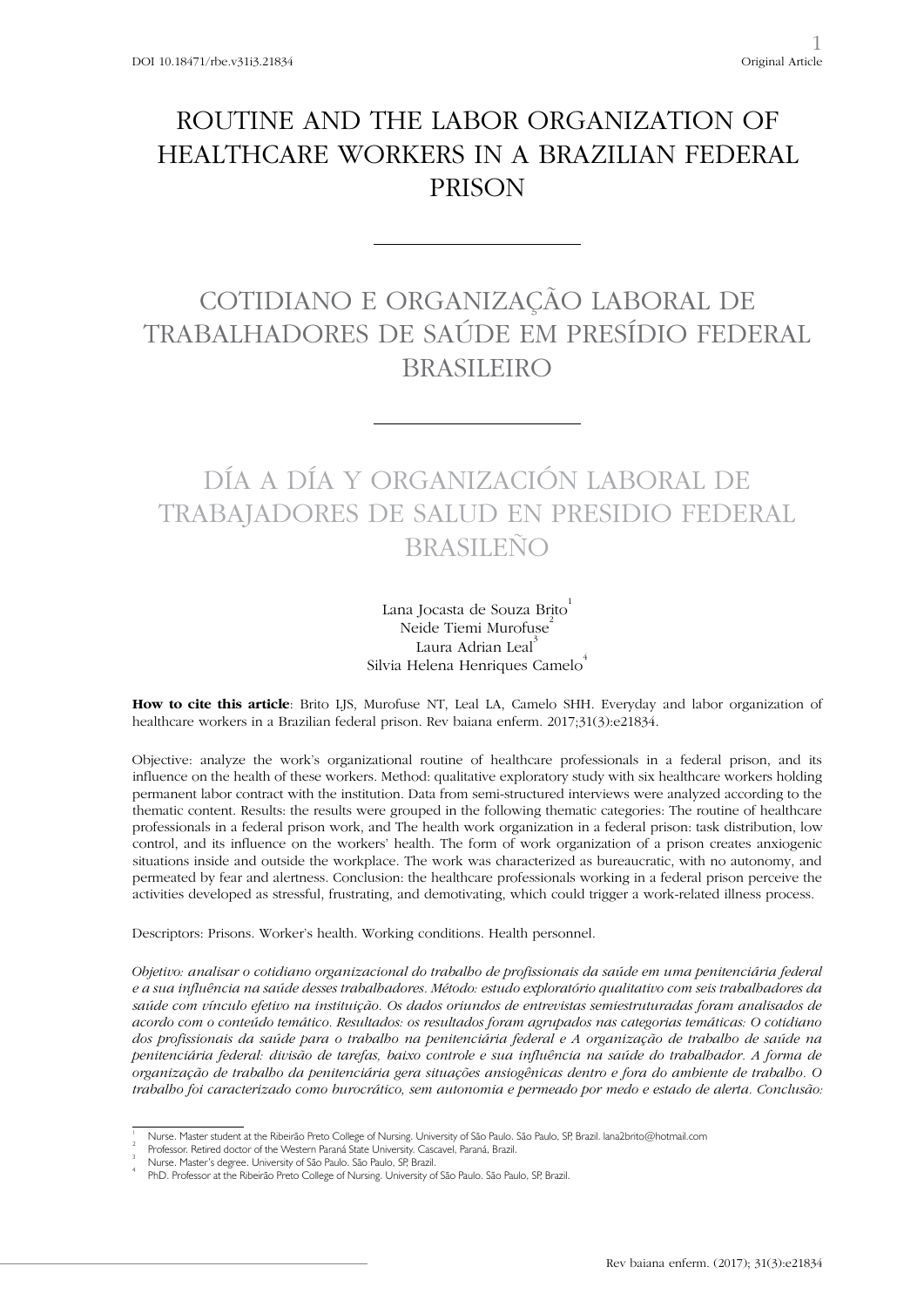*os profissionais da saúde que trabalham em uma penitenciária federal percebem as atividades desenvolvidas como tensas, frustrantes e desmotivadoras, podendo acarretar o seu adoecimento pelo trabalho.*

*Descritores: Prisões. Saúde do trabalhador. Condições de trabalho. Pessoal de saúde.*

*Objetivo: analizar la organización laboral cotidiana de profesionales de salud en penitenciaría federal, y su influencia en la salud de los trabajadores. Método: estudio exploratorio, cualitativo, con seis trabajadores de salud con relación de dependencia institucional. Datos recolectados de entrevistas semiestructuradas, analizados según contenido temático. Resultados: los resultados fueron agrupados en las categorías temáticas: Día a día de profesionales de salud trabajando en penitenciaría federal, y Organización del trabajo de salud en penitenciaría federal: división de tareas, bajo control e influencia en la salud del trabajador. La forma de organización del trabajo en la penitenciaría genera situaciones ansiogénicas dentro y fuera del ámbito laboral. El trabajo fue descripto como burocrático, sin autonomía y signado por temor y estado de alerta. Conclusión: los profesionales de salud actuantes en una penitenciaría federal perciben las actividades desarrolladas como tensas, frustrantes y desmotivadoras, pudiendo derivar ello en padecimientos por el trabajo.* 

*Descriptores: Prisiones; Salud Laboral; Condiciones de Trabajo; Personal de Salud.* 

## **Introduction**

Working under the capitalist system, given its centrality in human life, generates values resulting from the living work. Therefore, populations should be submitted to specific organization principles, characterized by increased production and gain of capital, as well as intensive exploration of the labor force and loss of job security. This is a conflict that structures social relationships and strongly influences workers' health $^{(1\text{-}2)}.$ 

Despite technological advances and new organizations, the painful work has not been extinguished since social inequalities were sharpened and brought another type of suffering much more subtle and complex: mental problems $\overset{(3)}{\ldots}$ 

Work organization<sup> $(4)$ </sup> is conceptualized as the distribution of both tasks and manpower. This concept comprises an individual's responsibilities at work and its execution, relationships of power, hierarchies, a worker's degree of autonomy, in addition to the possibility of employing subjectivity, innovation, cooperation, and communication. These resources and skills, when consonant, are beneficial to the work organization and to workers. However, when these processes are flawed or inefficient, they play a core role in understanding workers' illness processes.

In an attempt to understand the psychical dynamics in face of the conflicts ensuing from the confrontation between the working subject's desire and the work management models, the work psychodynamics comes about, explaining that suffering at work is inherent to every experience in this labor<sup>(2-3)</sup>.

The prison work organization is typically depicted in a derogatory and stigmatizing way, besides being considered risky and stressful $^{(5)}$ . Therefore, the work of healthcare professionals in this context deserves great attention since it has to cope with prejudice, difficulties, and labor limitations ensuing from the confined workplace environment. In this sense, this paper investigated the organization and context of working in a federal prison, and the healthcare laborers working in this environment.

Federal prisons - five units in the country differ in many aspects from the common prisons under the custody of the states: they were built following the structural prototype of the supermax American maximum security prisons, they are administered by the federal government and intended for high-risk convicts and leaders of criminal factions who, during their stay in state prisons, have placed order and public safety at risk<sup> $(6)$ </sup>. Because of these features, the resocialization and care activities developed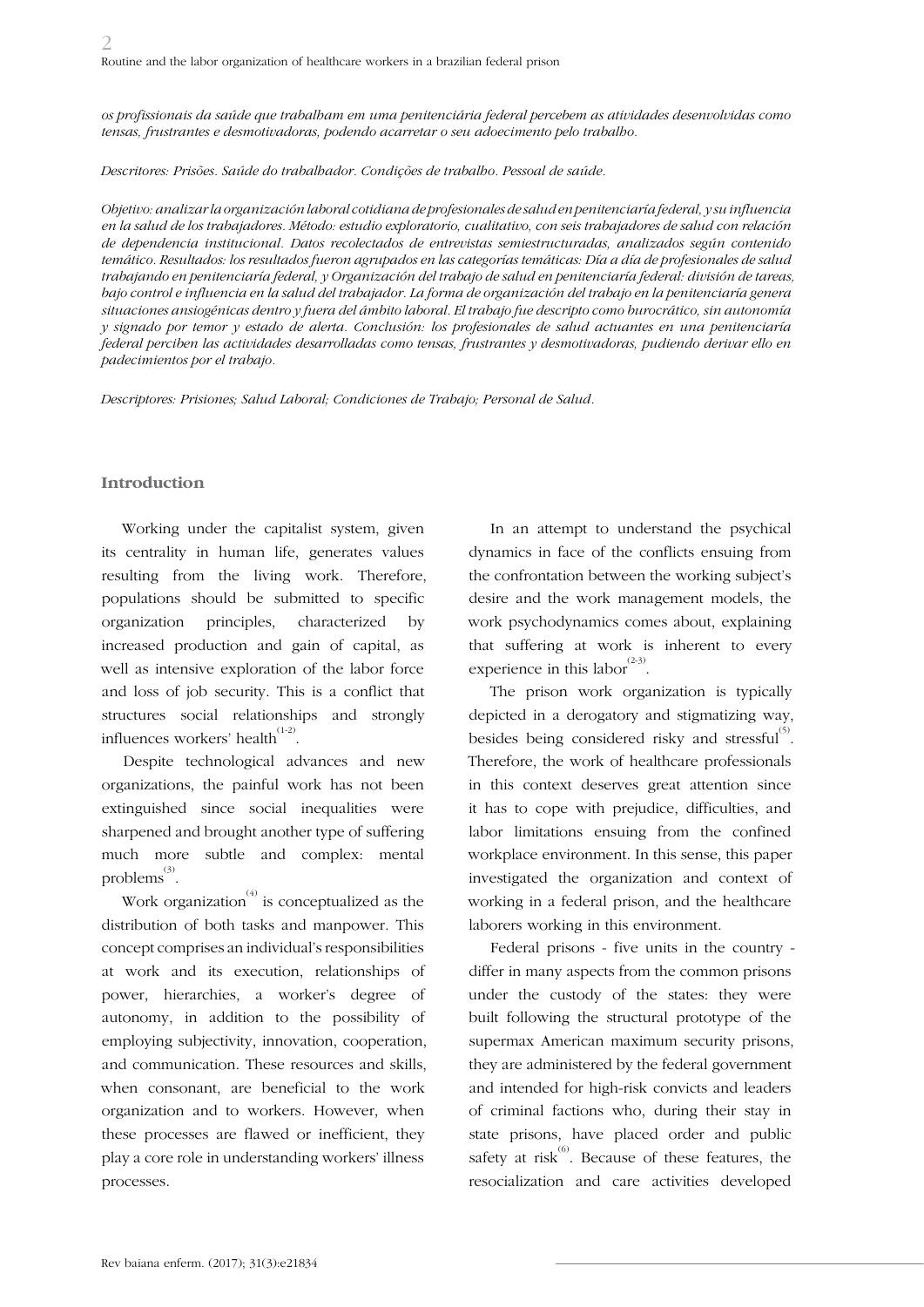with prisoners are much more limited, and health activities differ from those in external environments, and even from those in state prisons.

According to a study carried out with different workers in maximum security environments, healthcare professionals were the most intensively affected by occupational stress. Direct care to prisoners has increased these workers' risk of disease in comparison with other staff members, added to psychological suffering resulting from the situations of violence and high rate of suicide among the assisted audience<sup>(7)</sup>. Studies also disclose that work organization arrangements in custody environments that prioritize security-related issues in detriment to health-related issues lead healthcare professionals to uneventfully face ethical questions, since the application of their work is very constrained  $^{\text{\tiny{(8-9)}}}.$ 

A literature review shows studies that approach aspects related to organizational structures in the Brazilian state prisons. In this regard, there is evidence of daily risks involving prison guards of state institutions such as unhealthy working conditions, pressure, and demands imposed by the state. In addition, there is a lack of psychological support to workers<sup>(6)</sup>. Regarding healthcare professionals working in prisons, a relevant aspect is the overload of activities due to the great human resources gap  $^{(8\text{-}10)}.$ 

In this sense, it is worth mentioning the inexistence of studies addressing healthcare professionals in the Brazilian federal prisons. Generally speaking, health in prisons is a phenomenon disregarded by the Brazilian literature. And the few existing studies focus on health complications found in prison<sup> $(11)$ </sup> and in state realities.

The salary conditions offered to health workers in federal prisons are above the average of those offered in various health workplaces, in addition to the stability factor because it is a public job. Nonetheless, the professional practice of one of the authors of this investigation shows that, in the scope of a federal prison, professionals remain remarkably stressed and unmotivated. It was in this light that emerged the interest in

understanding what happens in the routine of this work, how it is organized, and how such dissatisfaction can arise from the organizational structuring and the routine work.

Therefore, routine is understood as what is presented or is shared on the everyday work. These are trivial practices of individuals that, even denoted as a set of ordinary activities, stand for a very rich field influenced by social rules and conventions<sup> $(12)$ </sup>. In this aspect the routine emerges as a space of continuous stress, crossed by disciplinary institutions, and different cultural practices<sup>(13)</sup>.

Considering this reality the following questions came up: How is the everyday routine of healthcare laborers working in a prison? How are their tasks divided? Is there any autonomy? How could work influence their health?

This study focused on the workers' health and intends to collaborate with elements to understand the relation between the labor world in Brazilian prisons and the consequences to the health of workers working there, mainly healthcare workers.

Therefore, the objective of this study was to analyze the organizational work routine of healthcare professionals in a federal prison, and its influence on their health.

## **Method**

This is an exploratory study of qualitative approach. This kind of study considers a reality level that cannot be quantified, involves a universe of meanings, reasons, aspirations, beliefs, values, and attitudes, and also allows deepening the understanding of the human reality socially experienced $^{(14)}$ .

This study results from the excerpt of a course's term paper of specialization in public health from the Western Paraná State University (UNIOESTE), Brazil. Interviews were conducted by one of the authors who, besides being a researcher, was also part of the health staff in the prison analyzed, a federal maximum-security prison in the state of Paraná. The interaction and proximity of the researcher with the researched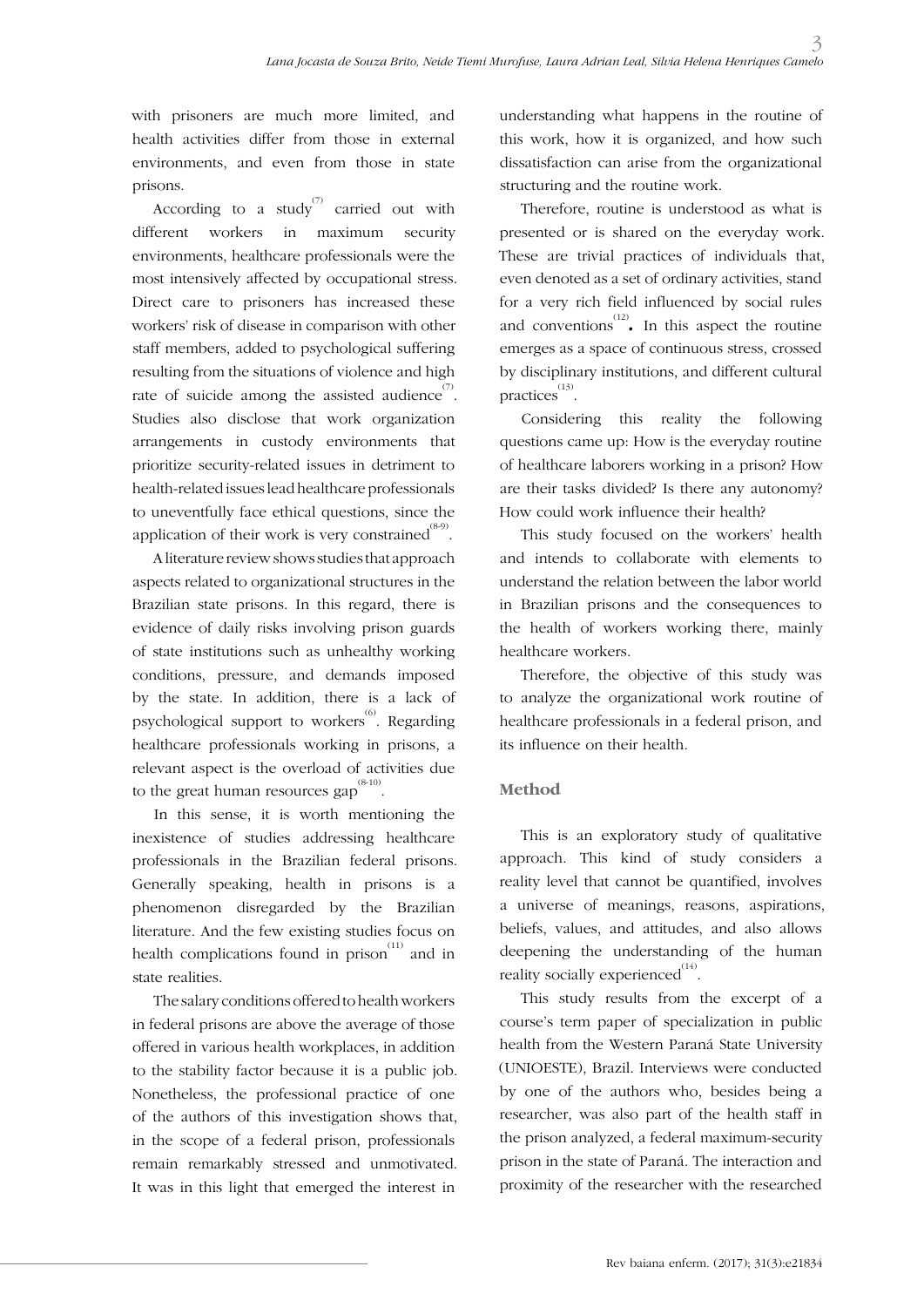subject facilitated the approach and the progress of the research.

The Brazilian Federal Prison System (FPS) studied was implemented in 2006, but only in 2009 the positions of prison assistance expert and technician of support to prison assistance were established. The position of expert is directed to higher education professionals from the fields of health and education, such as: physicians, pharmacists, nurses, psychologists, dentists, occupational therapists, social workers, and pedagogues. The technical staff, made up of nursing technicians and dentistry assistants, must hold secondary education with technical training<sup>(15)</sup>.

The healthcare professionals, i.e., experts and technicians, were personally invited to participate in the study. All items of the Free and Informed Consent Form, the research objectives, data collection procedures, and assurance of anonymity were explained. Those who accepted to participate defined the date and place of meeting, and all of them preferred to meet at their homes because they considered them a reserved environment.

The criteria to include participants in the study were: working as a healthcare professional, having at least six months of experience in the activity, and being a permanent employee.

Therefore, in the scope of 11 healthcare professionals from this location, six workers participated in the study, of which four were experts in prison assistance (one nurse, one psychologist, one pharmacist, and one dentist) and two technicians of support to prison assistance (one nursing technician and one oral health technician). Two professionals refused to participate in the study. One claimed to feel uncomfortable being exposed in the study, despite the assurance of anonymity; and the other, because, during the execution of the interviews, asked to be exonerated from the prison work to take up employment in another public job located in the home state of this person. One researcher and one professional who answered a preliminary interview to test the data collection instruments were also excluded from the group. The test application allowed the analysis of results, while the required adjustments and reviews of the instrument were made.

Data were collected using semi-structured interviews, which lasted about 30 minutes and were recorded and fully transcribed. The number of respondents was established through the repetition process, which ceased when the collected data became repetitive and allowed understanding the phenomenon under study. Most of the respondents were women - four; their age ranged from 28 to 44 years, and marital status reported was proportional between single and married respondents. Participants were identified by the letter "D" followed by a sequential Arabic number to ensure the anonymity of speeches.

The analysis *corpus* was made up of the material transcribed from records, employing the modality of thematic content analysis, developed in three stages. The first stage was to get acquainted with the material gathered, through readings and re-readings. In a second stage, information was coded, identifying statements and topics. In the third stage, the coded material was grouped according to the similarity of topics and the objectives of the study  $(14)$ . It is worth mentioning that the identification of the thematic units related to the organization and routine of health work in the prison considered the respondents' testimonies. For the purposes of this study, work organization is not restricted to the work distribution but is mainly related to the distribution of tasks and men<sup>(4)</sup>.

The study was approved by the Research Ethics Committee of the Western Paraná State University (UNIOESTE) under Protocol n. 167/2011. The research followed the ethical guiding principles provided for the Resolution 196/96 which regulates research with human beings.

## **Results and discussion**

The female preponderance observed in the present study is aligned with the phenomenon of a greater insertion of women in work outside home, even in areas and workplaces where men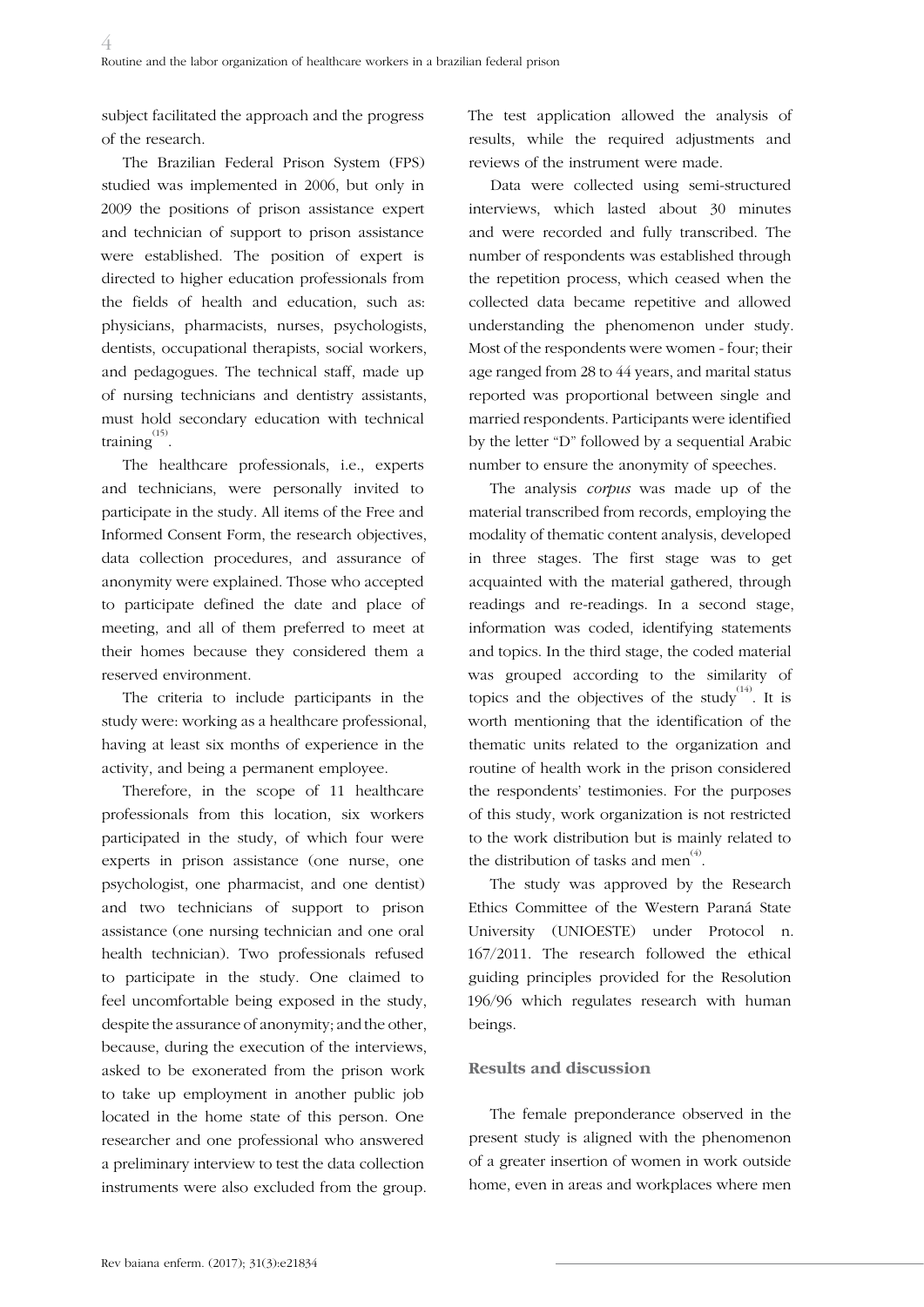are dominant such as police, security, prisons, and engineering. However, despite the official discourse of gender neutrality, some informal jokes and comments exclude women and mark the gender difference $^{(16)}$ .

In masculine environments the expected behavior is that socially performed by men, i.e., use of force and reprehension, and the consistent need to affirm virility. Thus, activities with assistential character and with a predominance of female workers, such as those in the health sector, are little appreciated $^{(17)}$ .

A study performed with female prison guards showed that women report more stress associated with the work in prisons than men, maybe due to cultural reasons, for being more vulnerable to stress at work, with less physical resources to respond to violence, and greater difficulty to impose themselves as authority, as well as the need to establish themselves as competent professionals in such environments  $^{(18)}$ .

In reaction to the activity developed, the interviewed healthcare team reported that the federal prison was not their first job. Two (33.33%) respondents had previous experience in municipal government jobs; one (16.66%) with a state government job; one (16.66%) with a federal government job; one (16.66%) in the private initiative; and, one (16.66%) in at-will government labor. To take on these positions, the discourses showed some aspects inherent to the work, as described below.

*Stability, fixed payment, some guarantees I didn't have when I worked by myself.* (D1).

*The fact of being a federal civil servant, but, above all, the salary, because with the technical course I have, I do make good money here. It's because I'm a technician and, to my level, here is where we earn more.* (D6).

*Actually, I came to that job by chance [...] I didn't decide it, but it was an option and I went there, was approved and here I am.* (D6).

These motivations support the finding that the professional decision of those responsible for prison surveillance is due to the need for making a life, and disregards the individual's will. According to some studies with prison guards, the motivations to work in a prison were: relative feeling of stability in the job; being a civil servant; and the wage that, in the national context of high levels of unemployment, and compared to other government positions, pays bonuses that are added to the final amount  $^{(18-20)}$ .

The discourse analysis allowed the elaboration of two categories: "The routine of healthcare professionals in the federal prison work" and "The health work organization in the federal prison: task distribution, low control and its influence on the workers' health." Moreover, it allowed brainstorming the day-to-day work of healthcare professionals in a prison.

## *The routine of healthcare professionals in the federal prison work*

The prison analyzed is in an inland municipality of Paraná, Brazil, with nearly 10 thousand residents. The Federal Prison System project aims to isolate the main leaders of criminal gangs and highly dangerous prisoners, jointly with a proposal of more humanized custody. To ensure that prisoners serve their sentence, deprived from the freedom of movement but with rights such as health, the FPS relies on a multiprofessional healthcare team to meet the health needs of its population.

To get to work, laborers travels about 90 km everyday because they live in a different municipality, 45 km far from the prison; which offers better quality of life, and infrastructure such as hospitals, daycare centers, leisure, and culture. They organize carpooling and drive on a quite busy highway with traffic of vans, cars, and trucks. The respondents evaluated this aspect as *dangerous*, due to the high index of traffic accidents on the home-work-home journey. This is, *per se*, an anxiogenic fact, according to the following testimonial:

*The highway is very dangerous, hitting the road everyday.*  We have seen lots of accidents on our way to work. (D3).

The studied prison has very strict security rules to minimize control failures that could cause corruption and the practice of illegal acts. On behalf of the security, healthcare workers, just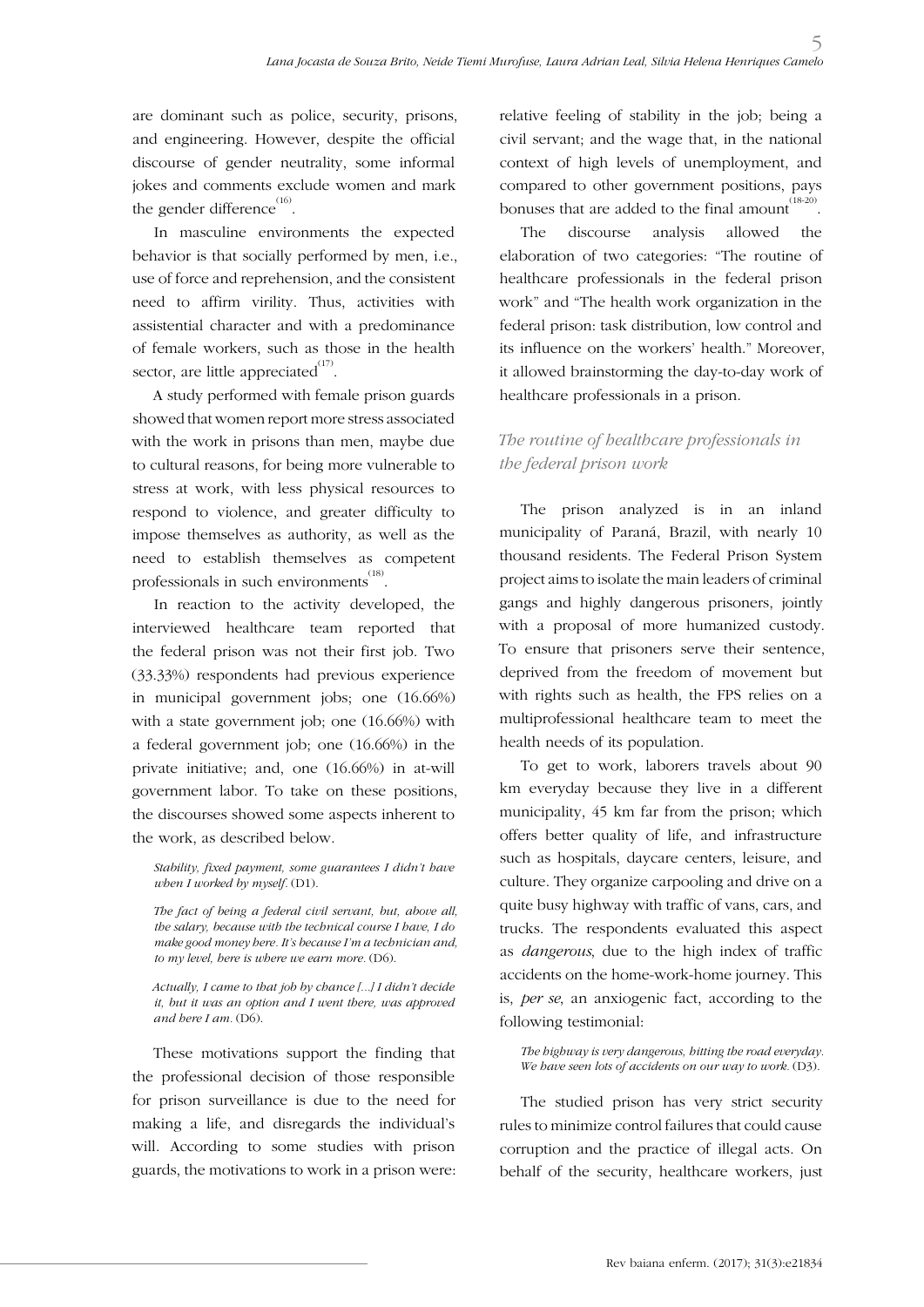like all other workers, undergo processes and procedures when they get to the prison, such as screening by walk-through metal-detection equipment and X-Ray machines. These devices are adjusted to be more sensitive to metals than those used in airports. In the FPS any employee circulating with metals, cell phones or any other material that could be eventually used by any prisoner may suffer disciplinary sanctions and even be dismissed.

*There is a person [guard] on each gate and metal-detection devices* […] *I felt somewhat downgraded, thinking that was because they were distrusting me. Today I know this is very important, to go through this, if tomorrow or after there is any problem I have been checked, they won't*  suspect of me. (D1).

The intensive watch through metal-detectors and surveillance cameras is a way of exercising the disciplinary power, with no physical punishment, in the prisons. These technologies induce among prisoners a conscious and permanent state of visibility, conditioning them to behave well since they know they are being monitored $^{(13)}$ .

This monitoring, however, branches into the micro-sites, being transmitted among the many individuals. Therefore, it may also concern the workers working in there, as can be inferred from the discourse above in which the worker feels the need to prove their honesty. This brings about an atmosphere of intensive demand on the subject $^{(13)}$ .

Surveillance clearly shows the power of visibility that, in turn, stands for one of the main forms of power relations in the everyday of a disciplinary society, shaping attitudes and behaviors<sup>(13)</sup>. Consequently, workers undergo the same ritualization of the symbolic value as the prisoners, since they must follow the same rules and are likewise isolated from the outdoors environment, even if temporarily<sup>(21)</sup>.

*Health work organization in the federal prison: task distribution, low control and its influence on the workers' health.*

The health sector workplace in the FPS is equipped with: a room for medical care;

an outpatient care unit equipped for small surgeries; a dental office; a ward with three beds (for small interventions such as serotherapy); a psychological care room; a pharmacy; a sterilization room; and three cells on the back to keep up to three prisoners under medical review. The physical and equipment infrastructure is aligned with the recommendations by the penitentiary policy<sup>(22)</sup>.

When a prisoner enters the prison, he or she passes by the health sector where they receive care by a multiprofessional team, pass by a triage, are submitted to blood exams to control and evaluate their health and find pre-existing or infectious-contagious diseases, vaccination, controls (high blood pressure and diabetes), among others. Further appointments, except for urgency and emergency care, are requested by the prisoner through a communication tool named "requirement". Any conduct or displacement in the prison is mediated by a prison guard, including for the delivery of health care. To perform the health service required, healthcare workers stay at the prison security sector facilities, as disclosed in the following statements:

*I get there and I plan the services, I request, check the possibility of having guards to take the prisoners to the health service, if the prisoner can be taken to the office, I provide the care.* (D1).

*I get there and prepare a list of consultations. Before assisting them, I check with the security management if there is any guard so I can deliver the care.* (D3).

Therefore, the healthcare workers ask the heads of the socialization areas (galleries) to take the prisoner to the health sector. Throughout the consultation, the prisoner remains handcuffed and is escorted by at least two prison guards.

There are countless difficulties to develop health actions in prisons, since these are spaces that prioritize punitive practices $\overset{(11)}{ }$ . A notorious safety measure of the SPF is to avoid unnecessary exits of the prisoner to the external environment, so as to reduce the chances of escape or exposure of guards, healthcare professionals (who often accompany the escort of the prisoner to a hospital, for example) and the population.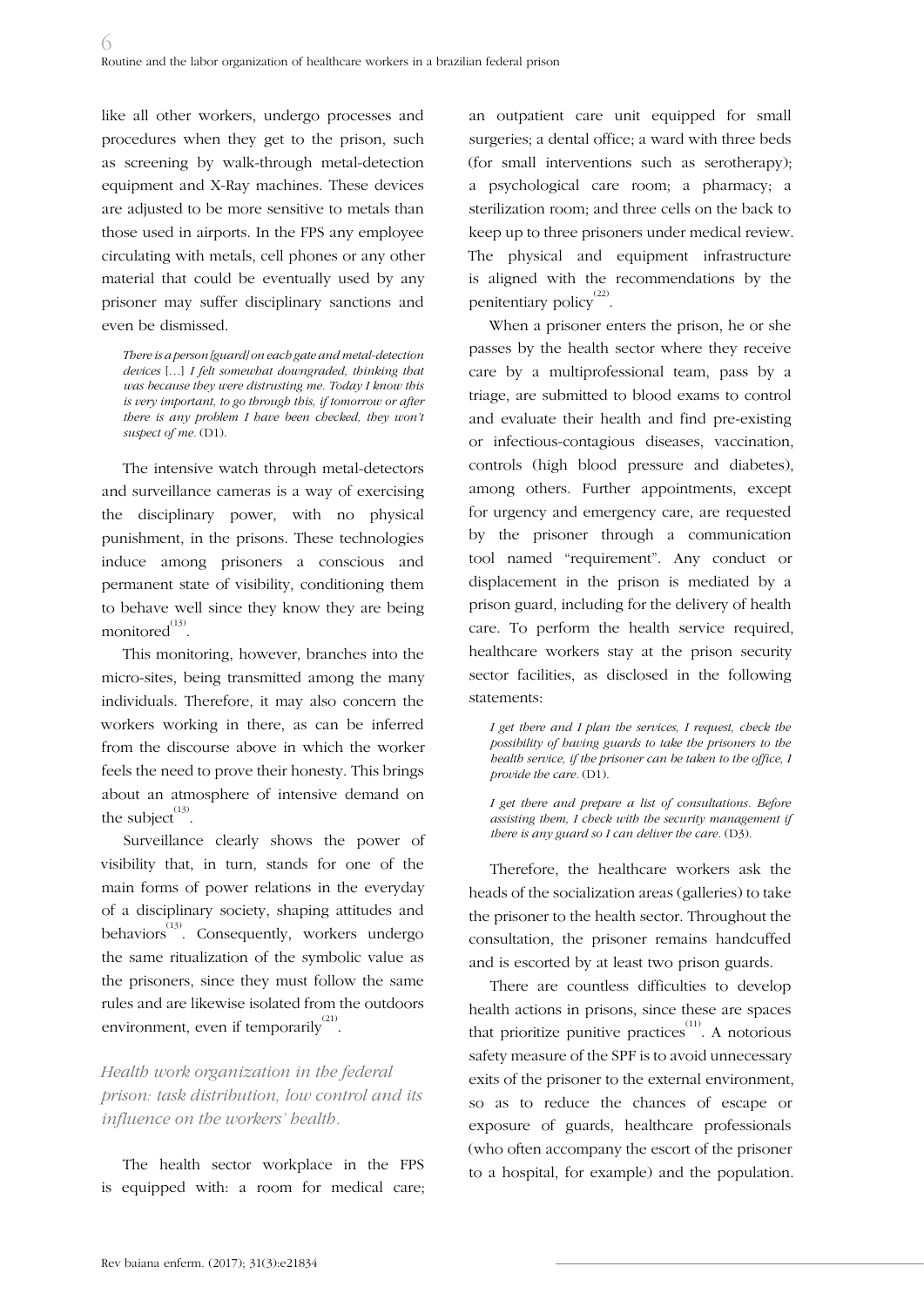Therefore, if the prisoner's pathology demands more specific therapy outside the prison environment, the healthcare professionals must motivate and support the referral.

There is no permanent physician in the institution's staff. Healthcare is provided by a physician hired to work in the prison, but contracting is not always possible. The absence of that professional hinders the health sector dynamics and directly affects the nurse for the higher exposure to the prisoners' inquiries and demands, resulting in overload of requests and claims. Besides being the link to the medical care, nurses are the professionals that interact more closely to prisoners since they deliver medications three times a week, from cell to cell, monitor blood pressure, blood sugar, collect blood, and perform other procedures.

It is widely known that prison population demands more medical care than the nonimprisoned population, since the prison environment favors higher incidence of health problems. The stress related to imprisonment, unhealthy conditions, significant number of cases of STD/AIDS, tuberculosis, pneumonias, dermatoses, hepatitis, as well as mental disorders and higher risk of suicide are some of the occurrences (23-24) .

According to the penitentiary policy, the minimal healthcare team of prisons with more than 100 prisoners, as happens with the prison object of this study, should be made up of: a physician, a nurse, a dentist, a psychologist, a social worker, a nursing aide and a dental aide, working 20 hours a week. To the prison facilities that already had healthcare staff, the team would be complemented $^{(22)}$ , even if the place spends long periods with no continuous assistance by a general practitioner and a psychiatrist. Therefore, the prescription of psychotropic drugs, the monitoring and the performance of practices to assist those suffering from drug or alcohol withdrawal are impaired, which is not in line with the healthcare policy to this population.

Pharmacists have technical support to analyze the medication prescription, proper administration mode and route, ensuring the right and safe use of medications. They prevent medication errors and enhance the quality of care delivered to patients and the safety of drug therapy $^{(25)}$ .

In the penitentiary context, the professional pharmacist controls the medication stock, carries out the procurement procedures and medication orders, assists the physician about the standard medications in the prison and those allegedly unsafe in that environment. Among other tasks, they prepare a medicine organizer box that is delivered to the prisoner by the nursing professional. This box is identified with the name of the prisoner and the medication, as well as the respective time schedule $^{(25)}$ .

The nursing professional gives the medication box to the prisoner, in the socialization space, jointly with the security sector agent. The activity demands permanent attention to avoid that any medication container could be used as a weapon and cause any damage to either the integrity of the own prisoner or of other inmates, as well as the workers. In this sense, before leaving any material or medication with the prisoner, these must be evaluated and authorized by the security sector.

Another relevant aspect is the shortage of professionals that causes accumulation of functions as disclosed in the following discourse:

*There should be more professionals. It is very hard to have one single psychologist, one single dentist. The staff could be bigger.* (D3).

The shortage of workers should be added to the aspect of workload. The policy that rules health care in prison environments recommends 20 working hours per week<sup>(22)</sup>. Although the law that governs job positions in the FPS provides for 40 working hours a week in full-time regime (8 hours a day) or on-duty regime (24 hours of work followed by 72 hours of rest)<sup>(26)</sup>; in practice most of the expert and technical civil servants work in full-time regime and daily direct contact with prisoners. The nursing team is the only one working in on-duty regime.

*Going there every day is really stressful. It is a heavy workload. Lots of negative energy. 40 hours is too much.*   $(D5)$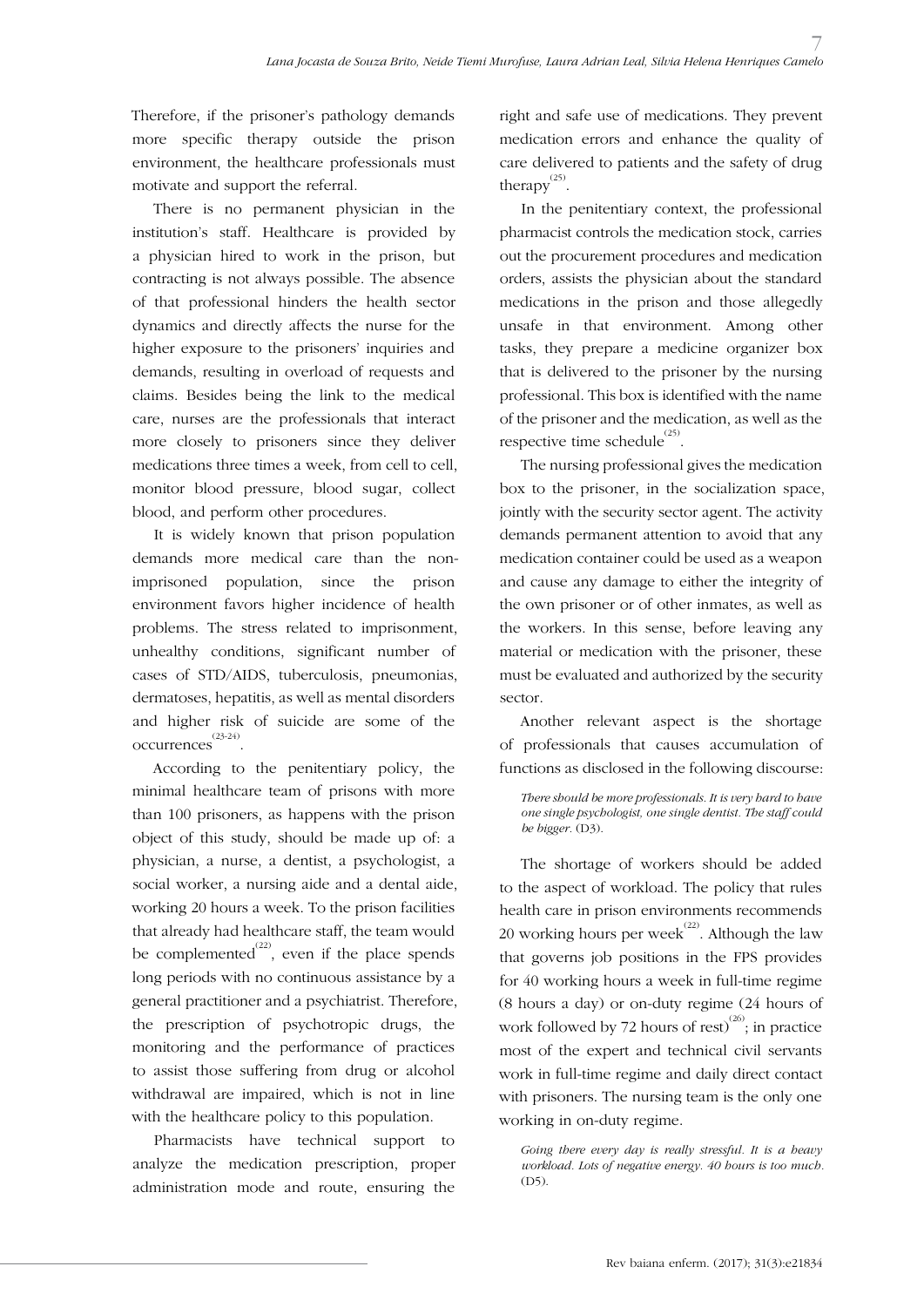According to the respondents, the pace of work was directly related to the availability of the security officers to take prisoners to receive health care in the health sector or to go with the professional to their cells:

### *It depends. Some days are very busy and others are very calm.* (D3).

The lack of systematization and routine of the tasks causes the work to acquire an improvisation character; which implies both difficulties in its execution and exposure to criticism and / or reprisals by the prisoner himself, people from other sectors or even from the professionals themselves $^{(19)}$ .

The healthcare team interviewed considered the lunch break as a moment of relaxation. Perceived as an opportunity to enjoy the interaction with fellows in a different situation from that of their everyday work reality, which is marked by a linear and uneventful time with an organization that prevents deep contacts, personal matters in front of the prisoners, and that demands reservation and alertness. Hence, when opportunities to briefly escape from the slaughtering routine emerge, danger is despised, momentarily disguising fears and risks. This is a defense mechanism required by the workers' productivity in hostile workplaces $^{(27)}$ .

*We make a point of eating out of the penitentiary. Trying to detach from that environment.* (D2).

Another factor observed was the way work is organized. The respondents formally reported directly to the director and to the chief of health in the prison, and informally to the security distribution since they needed at least two prison staff members, of which at least one security agent, to perform any procedure with the prisoner. The following speech illustrates it:

*I guess there is not [autonomy], it depends a lot on the security. In our contact with the prisoners we need them, there is no direct contact with them, an agent must always accompany us.* (D2).

The subordination to other hierarchical levels implies the need to report to different individuals to carry out the work. However, the managerial positions are not always occupied by people

with the same education as the subordinates. In an environment where security is crucial, the director position is usually held by a security agent. This can hinder raising awareness on health-related issues.

Some studies report that low control over work impairs reaching the healthcare goals formally prescribed. In the prison scope, the actors committed to granting access to health care face lack of autonomy and dependence on the security work, which sometimes reduces their practice to complementary roles, hindering decisions, hampering the freedom of action, and impairing the control of tasks by workers. Therefore, it can lead workers to the diseasing process (28-29) .

Another relationship that should be considered is the one between healthcare workers and the population served in the prison. While in other environments the healthcare worker endeavors to establish an empathetic relation with users, in a federal prison they try to keep distance and impartiality, focusing attention on the pathology and avoiding any link, regardless if related to animosity or friendship. According to respondents, this is because this relationship is permeated by challenges and demands, as illustrated in the speech below:

*The convicted person is a hard client to deal with. They argue too much, are full of rights, shout, all we do is never enough, they want to take the drug they want, want to demand a lot.* (D5).

In a prison, small everyday practices may cause unwillingness between the convicted individuals and workers, such as a demand for a given drug or service from the interdisciplinary team. Moreover, the prison environment is marked by oppression since it is focused on the social control of popular classes. In this degraded social environment, fear and violence are part of the routine. Workers interviewed in a state prison referred to prisoners as people deprived of discipline and respect, endowed with lots of rights because of flawed laws, impunity and lack of justice<sup>(19)</sup>.

This evidences the workers' worry or fear regarding the clients served, as reported below: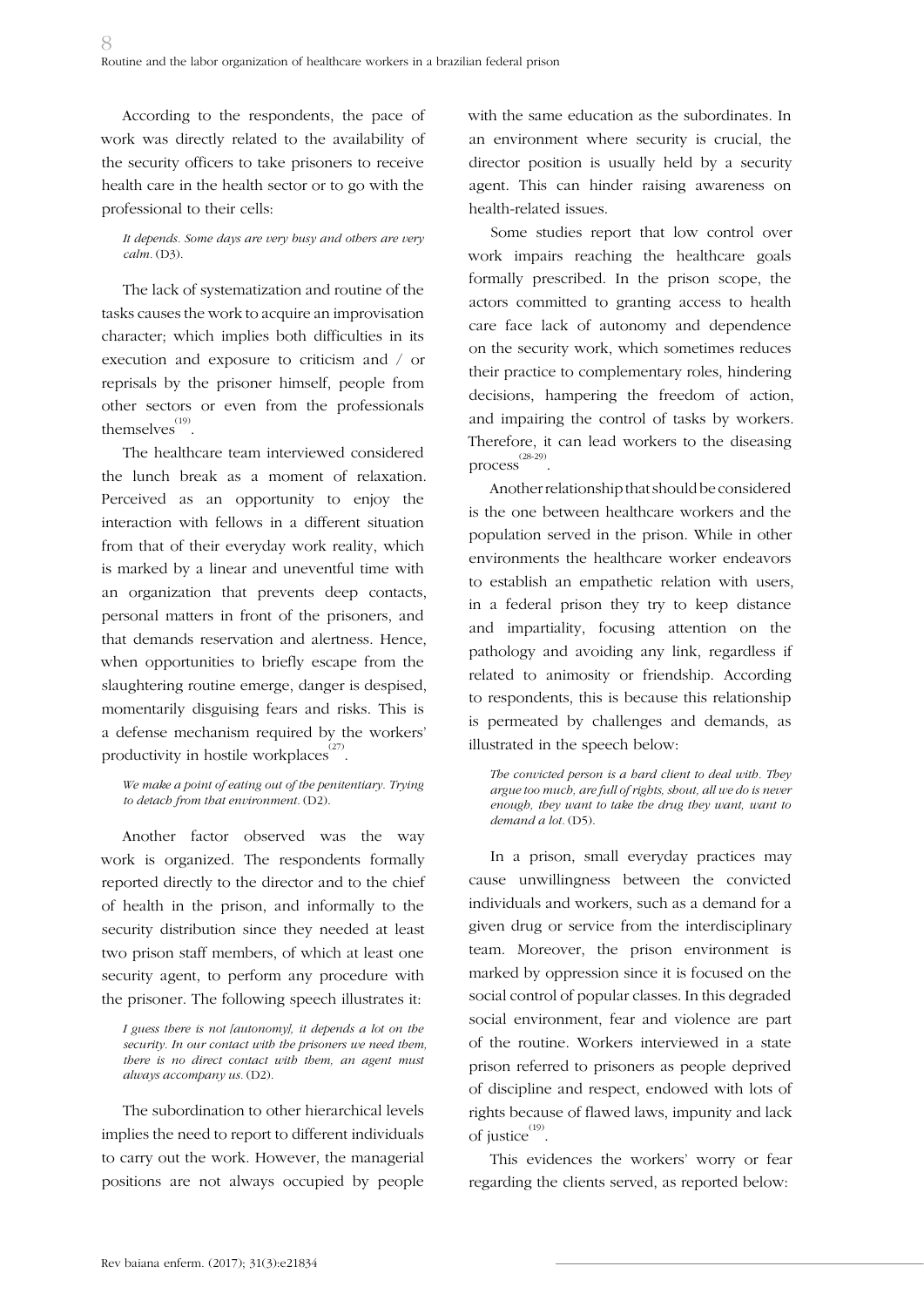*This situation is very sensitive. We must recall all times who they are, what they are capable of doing.* (D1).

The fear of attacks to their physical integrity, feelings of concern, fear for the exposure of their families and the feeling of being in danger are some of the anxiogenic experiences that cause suffering and the likely illness process to which prison workers are subject. The exposure to psychosocial risks resulting from stress and violence make them be always alert, either in activities within the walls of the prison, or in outdoor activities developed in an individual, family or social way<sup>(20)</sup>. The following report is a good illustration:

*Many will not be confined for life. They will be set free and if they felt they didn't like someone, they have nothing left to lose, right?* (D4).

Regarding the relationship with agents and health peers, the respondents consider it friendly and healthy. In this sense, a labor context that adopts more respectful and friendly relationships between teams reduces the different modalities of violence (psychological, institutional, physical and sexual) that exist in the work institutions, as well as discriminatory conducts. This collaborates to a healthy subjectivity between professionals and the other actors involved $^{(30)}$ . This is evidenced in the following excerpt:

*My friends are from work. Most people in my workplace also came from other places, I have no family here. So, we get together and build a family.* (D1).

Studies have found that fear, stress, consistent exposure to danger, and a repressive environment can raise the rates of physical diseases and mental disorders, increasing the number of leaves and absenteeism in work. The main diseases found by these studies among workers in the criminal area are gastritis, headache, depression, feeling of "being over", insomnia, stress, and chronic fatigue(18-20) .

The healthcare worker's conduct in the penitentiary environment should also be staying alert in relation to their technical procedures, since this implies refitting their professional practices to make them more responsive to the environment. Any conduct by the worker

regarding the prisoner's health care is only made after the security unit analyzes the likely risks and evaluates the procedure as applicable and safe. This practice, however, clashes with that learned during their professional training. Therefore, healthcare professionals face the dilemma of the detachment between academic training and professional experience.

 $\Omega$ 

A behavioral factor that affects workers is a process known as "*prisionalization*", understood as the assimilation of the prison culture, characterized by the local language, way of thinking, uses and habits typical to the prisoners. This leads to conflicts of values, considering that workers carry values of the free society that are different from those values built inside the system. Such ambivalence requires from workers adaptive skills to ensure their survival in the system. This, however, brings stress to the individual caused by the repression of feelings and control of aggressiveness<sup> $(28)$ </sup>. Therefore, anyone who enters a prison system, whether a prisoner or a worker, is somehow subjected by the organization, operation, and situations of risk experience in that place  $\sum_{n=1}^{(27)}$ . The same was true to the population studied.

The analysis of the everyday and the work organization in the studied federal maximum security prison disclosed some singularities and organizational situations that affect the workers' health. The surveillance system, for example, not only monitors the prisoner but also allows monitoring the healthcare actions, enabling the evaluation and questioning about the professional conducts adopted both by individuals internal to the prison and by those outside the prison, for instance the prisoners' attorneys. With that, the panoptic (visibility) model referred by Foucault<sup>(13)</sup> would also be replicated to workers.

The healthcare team work is developed with low level of control due to the hierarchical subordination and dependence on the security unit, even in aspects exclusive to the profession; low decision-making power and poor appreciation of workers in the work management process; bureaucracy; lack of software implying in activities of artisanal nature; accumulation of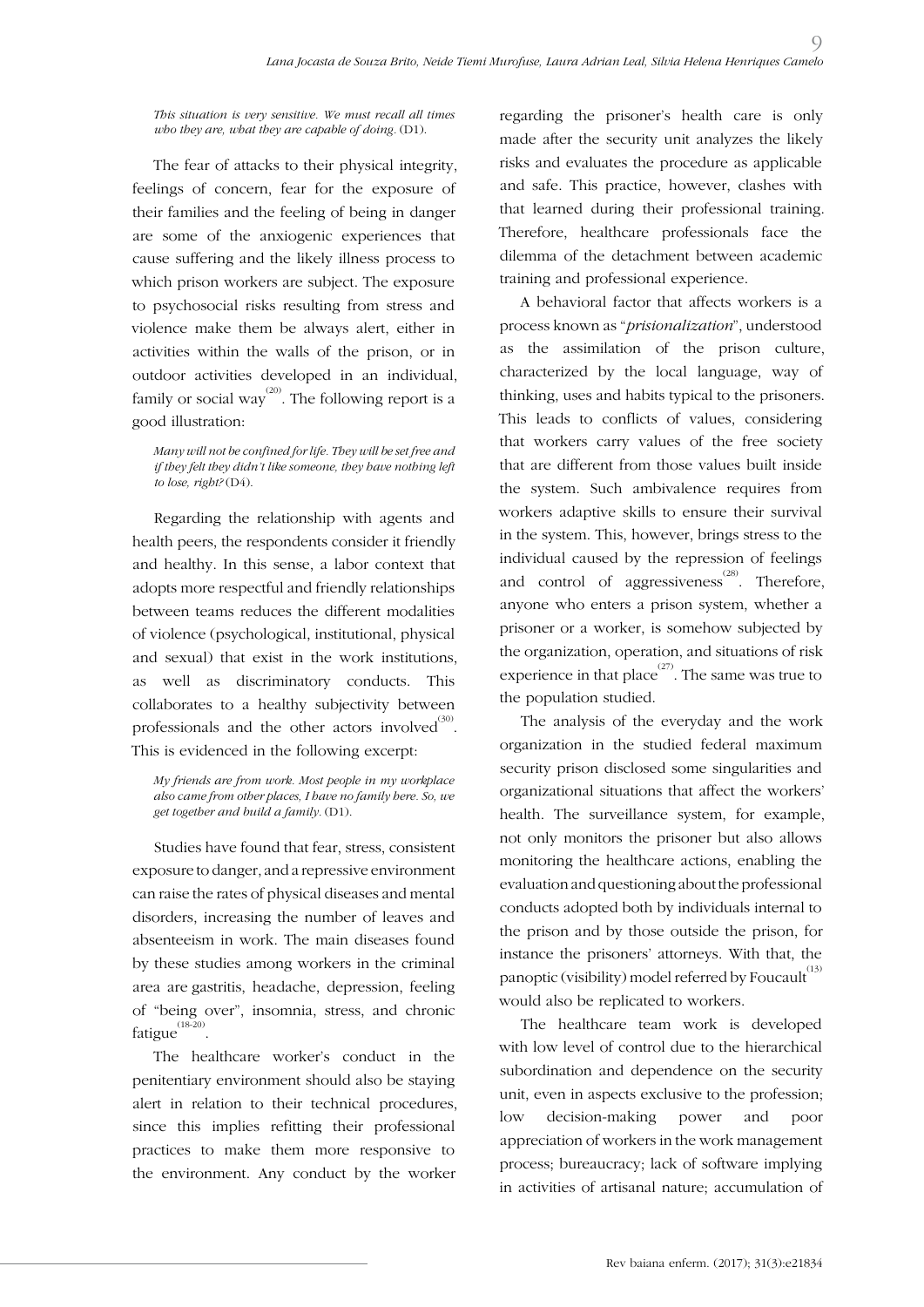functions; shortage of professionals; improvised work routine and inconstant and dependent work pace; long workload; and, constant climate of alertness, stress and fear.

The trivialization of violence, which is considered a commonplace in these places, make the professionals working in prisons ill, and does not rehabilitate any imprisoned individual who experiences such phenomena everyday. In these sense, these phenomena are reflected in the society because the imprisoned individual who lives such adverse situation is likely to take this hostility out of the prison walls when she or he leaves prison. Hence, the illness process that affects workers mirrors a confining model that has disregarded this issue.

Surely there are many issues to be explored to advance knowledge about the repercussions of the healthcare work in a federal prison. The remarkable shortage of studies about healthcare professionals working in full organizations, such as prisons, becomes evident when the topic is health care in prison. The existing studies typically focus on the diseases that affect the imprisoned population, leaving aside the caregivers' health.

This study is expected to contribute to expand the knowledge about existing issues in the healthcare work in a prison, as well as to demystify it, since it is largely unknown to the other healthcare professionals and to society. Through the appropriation of knowledge and awareness about the problems, managers, politicians, healthcare professionals and society can engage in the search for a solution to historical challenges regarding the working conditions in prisons and assistance to prisoners.

The limitation of this investigation regards that it was carried out in one single prison, reducing the number of participants. Thus, further research should be carried out involving other prisons, in order to allow comparisons and likely generalizations that provide inputs to better ground and to expand the analysis.

## **Conclusion**

The work's organizational routine of healthcare professionals in a federal prison contributes to their low degree of satisfaction, unhappiness, and discouragement in the workplace. There is fear in relation to the population served and of being challenged inside and outside the prison boundaries. The daily struggle with different forms of violence results in emotional distress which is minimally mitigated by the good relationship with workfellows.

Management cannot disregard the violence that participants experience in the workplace. The adoption of measures to promote health and prevent the worker's health problems, as much as to reduce situations of violence and exposure to these through the reduction of work hours would soften the stress load in this workplace.

Healthcare professionals working in a federal prison perceive their activities developed as stressful, frustrating and demotivating, which could trigger work-related diseases among them.

## **Collaborations:**

1. conception, project, data analysis and interpretation: Lana Jocasta de Souza Brito and Neide Tiemi Murofuse;

2. article writing and relevant critical review of its intellectual content: Laura Adrian Leal;

3. final approval of the version to be published: Silvia Helena Henriques Camelo.

### **References**

- 1. Braz VAGA. O trabalhador entre a saúde e a (in) segurança do trabalho. EM PAUTA [internet]. 2013 [cited 2016 Sept 20];11(32):273-95. Available from: http://www.e-publicacoes.uerj.br/index.php/ revistaempauta/article/view/10166
- 2. Wanderlli LV. Da psicodinâmica do trabalho ao direito fundamental ao conteúdo do próprio trabalho e ao meio ambiente organizacional saudável. Rev eletrôn curso Direito UFSM [internet]. 2015 [cited 2016 Sept 16];10(1):193-217. Available from: https://periodicos.ufsm.br/revistadireito/ article/view/19239
- 3. Augusto MN, Freitas LG, Mendes AM. Vivências de prazer e sofrimento no trabalho de profissionais de uma fundação pública de pesquisa. Psicol Rev [internet]. 2014 [cited 2016 Sept 12];20(1):34- 55. Available from: http://periodicos.pucminas.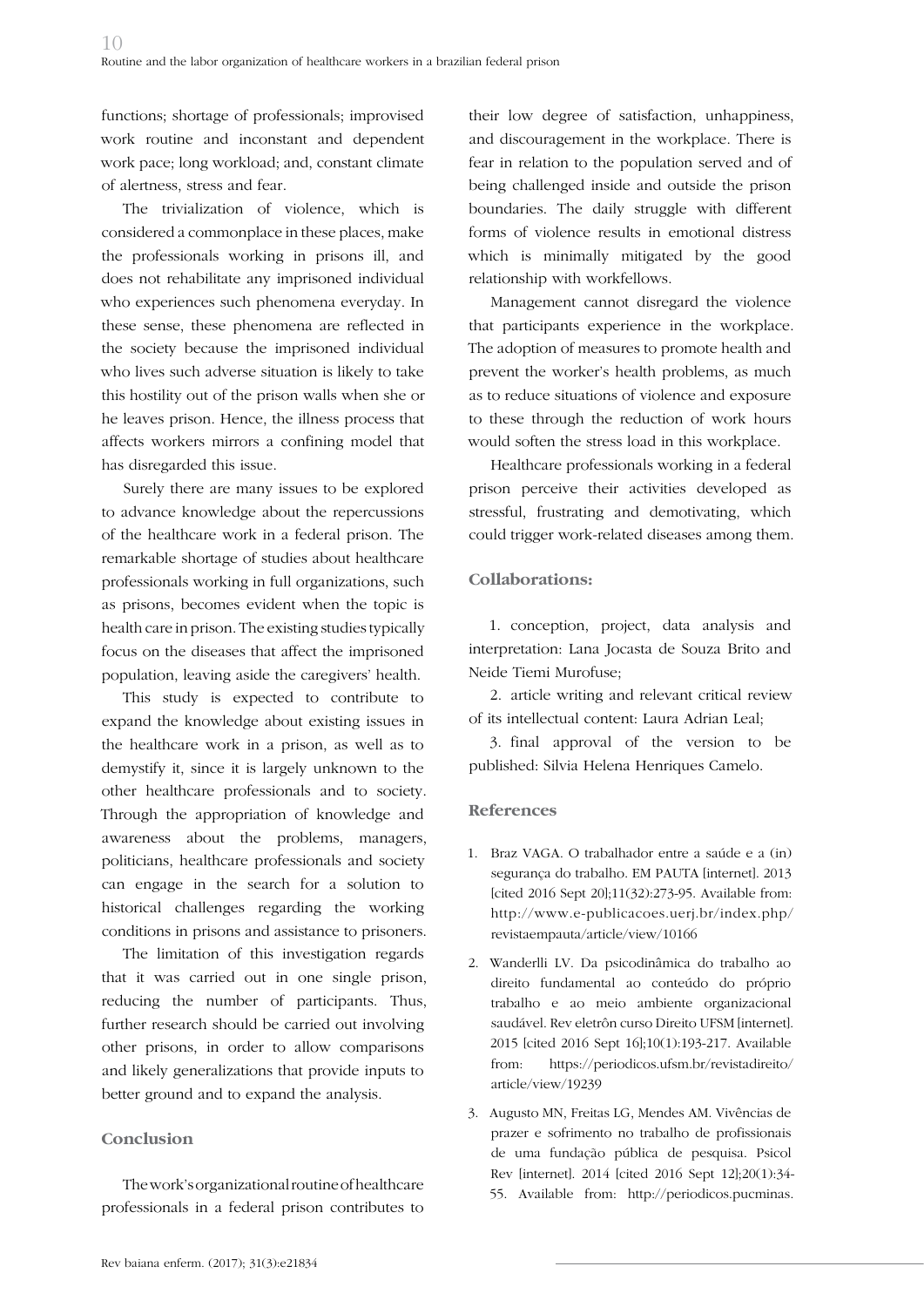br/index.php/psicologiaemrevista/article/ view/P.1678-9523.2014v20n1p34

- 4. Dejours CA. Loucura do trabalho: estudo de psicopatologia do trabalho. São Paulo: Cortez; 1992.
- 5. Barcinski M, Altenbernd B, Campani C. Entre cuidar e vigiar: ambiguidades e contradições no discurso de uma agente penitenciária. Ciênc saúde coletiva [internet]. 2014 [cited 2016 Sept 20];19(7):2245-54. Available from: http://www.scielo.br/scielo.php?script=sci\_ arttext&pid=S1413-81232014000702245
- 6. Reishoffer JC, Bicalho PPG. O regime disciplinar diferenciado e o sistema penitenciário federal: a "reinvenção da prisão" através de políticas penitenciárias de exceção. Rev Polis Psique [internet]. 2013 [cited 2017 July 20];3(2):162-84. Available from: http://seer.ufrgs.br/index.php/ PolisePsique/article/viewFile/43094/28734
- 7. Akbari J, Akbari R, Farasati F, Mahaki B. Job stress among Iranian prison employees. Int J Occup Environ Med [internet]. 2014 [cited 2017 July 20];5(4):208-15. Available from: https://www.ncbi. nlm.nih.gov/pmc/articles/PMC5433637/
- 8. Cartaxo RO, Costa GMC, Celino SDM, Cavalcanti AL. Panorama da estrutura presidiária brasileira. Rev Bras Promoç Saúde [internet]. 2013 [cited 2016 Sept 12];26(2):266-73. Available from: http://ojs. unifor.br/index.php/RBPS/article/view/2916
- 9. Valente GSC, Santos FS. A complexidade do trabalho de enfermagem no hospital custódia e tratamento psiquiátrico. Rev pesq cuid fundam (online). 2014 [cited 2016 Sept 20];6(1):109-17. Available from: http://www.seer.unirio.br/index. php/cuidadofundamental/article/view/2871
- 10. Paiuca JM. A experiência do trabalho do serviço social junto aos carcereiros da cadeia feminina de Franca/SP [dissertação]. Franca (SP): Universidade Estadual Paulista; 2014.
- 11. Jesus LO, Scarparo HBK, Lermen HS. Desafios profissionais no campo da saúde no sistema prisional: dilemas na interface entre a saúde e a segurança. Aletheia [internet]. 2013 [cited 2016 Sept 20];(41):39-52. Available from: http:// pepsic.bvsalud.org/scielo.php?pid=S1413- 03942013000200004&script=sci\_abstract
- 12. Certeau M, Giard L, Mayol P. A invenção do cotidiano. Vol 2 - Morar e cozinhar. Petrópolis: Vozes; 2009.

13. Foucault M. Vigiar e punir: história da violência nas prisões. Tradução de Raquel Ramalhete. 41a ed. Petrópolis: Vozes; 2013.

11

- 14. Minayo MCS. O desafio do conhecimento: pesquisa qualitativa em saúde. 12a ed. São Paulo: Hucitec; 2012.
- 15. Brasil. Ministério da Justiça. Departamento Penitenciário Nacional. Diretoria do Sistema Penitenciário Federal. Portaria n. 63, de 8 de abril de 2009. Aprova o Manual de Assistências do Sistema Penitenciário Federal, aplicável no âmbito das Penitenciárias Federais, na forma dos Anexos a esta Portaria [Internet]. Brasília; 2009 [cited 2016 Dez 27]. Available from: http://www.justica. gov.br/seus-direitos/politica-penal/arquivos/ sistema-penitenciario-federal/anexos-sistemapenitenciario-federal/2009portariadepen63.pdf
- 16. Locatelli PAPC, Brunetta N, Oliveira LYM, Piccinini VC. Mulheres na polícia civil: um olhar sobre as relações de gênero e identidade. Gestão Contemporânea [internet]. 2013 [cited 2016 Aug 27];10(14):9-34. Available from: http://seer4.fapa. com.br/index.php/arquivo/article/view/178
- 17. Siqueira ACA. Masculinidades, trabalho e cuidado em saúde: representações de trabalhadores no contexto de modernização do porto de Santos-SP [tese]. São Paulo (SP): Universidade de São Paulo; 2014.
- 18. Tschiedel RM, Monteiro JK. Prazer e sofrimento no trabalho das agentes de segurança penitenciária. Estud psicol. [internet]. 2013 [cited 2016 Aug 10];18(3):527-35. Available from: http://www. scielo.br/scielo.php?script=sci\_arttext&pid=S1413- 294X2013000300013
- 19. Alves V, Binder MCP. Trabalhar em penitenciárias: violência referida pelos trabalhadores e (in) satisfação no trabalho. Rev bras saúde ocup [internet]. 2014 [cited 2016 Sept 12];39(129):50- 62. Available from: http://www.scielo.br/scielo. php?pid=S0303-76572014000100050&script=sci\_ abstract&tlng=pt
- 20. Jaskowiak CR, Fontana RT. O trabalho no cárcere: reflexões acerca da saúde do agente penitenciário. Rev bras Enferm [internet]. 2015 [cited 2016 Aug 20];68(2):235-43. Available from: http://www.scielo.br/scielo.php?script=sci\_ arttext&pid=S0034-71672015000200235
- 21. Goffman E. Manicômios, prisões e conventos. Tradução de Dante Moreira Leite. 7a ed. São Paulo: Perspectiva; 2001.